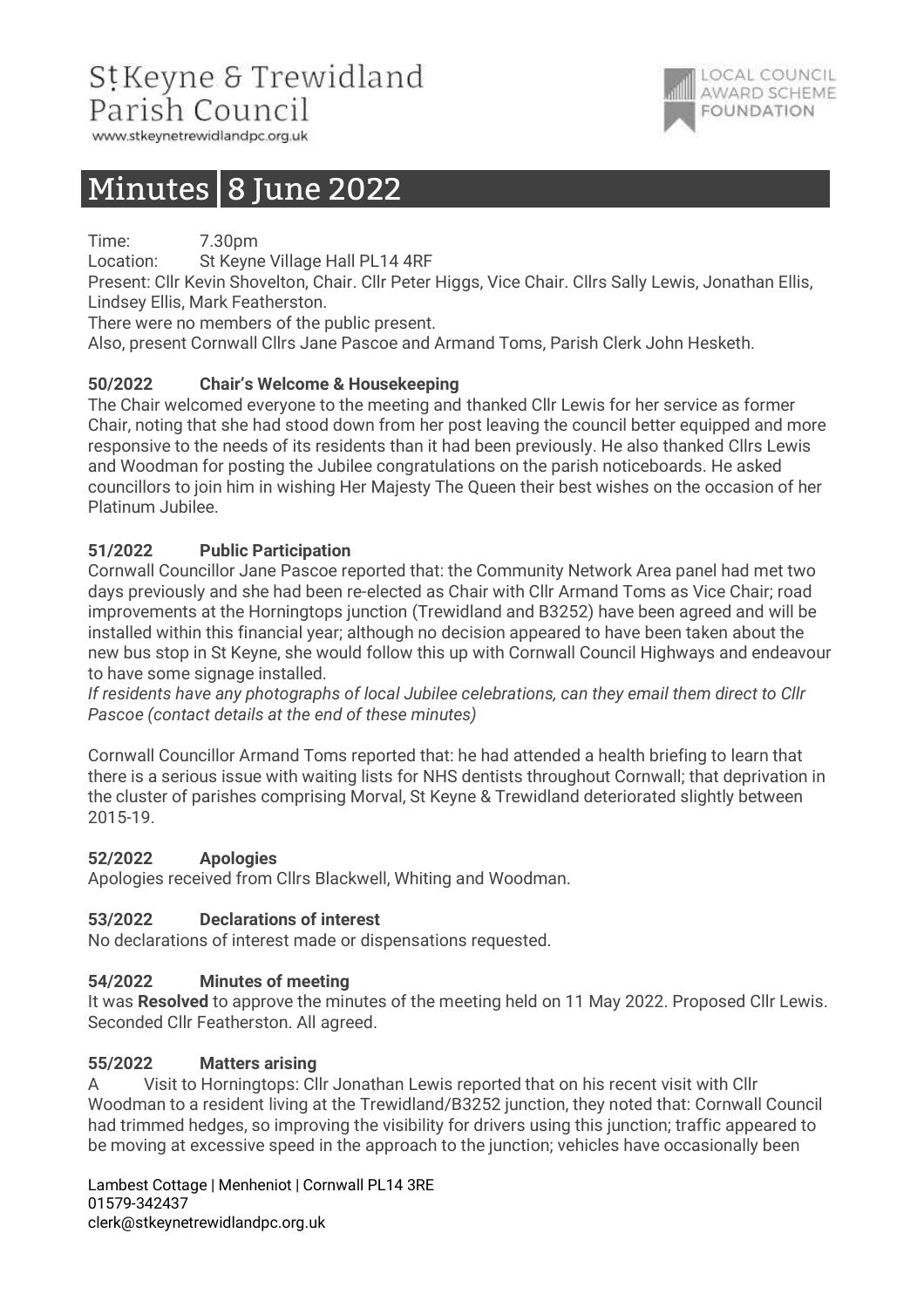parked at the roadside approaching the junction. It was acknowledged that the proposed highway works should improve the situation; and that the clerk is awaiting a response from the Highways Officer about the parking issue.

Action: Cllr Toms will make enquiries with CC Highways about speed reduction options on the approach road.

B Paths & Stiles: Cllr Shovelton and Cllr Ellis will meet with a tenant of land over which a public footpath has fallen into disuse to discuss the options for reinstatement and report back to the June meeting.

C Emergency Plan: Cllr Shovelton will update the plan in time for the June meeting.

# 56/2022 Planning

A To agree the parish council's response to Cornwall Council consultations on new planning applications received before the agenda was finalised. None received.

B Any applications received by Cornwall Council by the time of the meeting. Information only. Ref: PA22/05247

Proposal: Non-material amendment in relation to decision notice PA17/08897 dated 06/12/2017 for change sought - Removal of existing integral garage with playroom above, incorporating dining hall/ bedroom and alteration to the front door location all within existing footprint. Minor alteration to existing south west elevation openings.

Location: Land North Of Trewidland C Primary School Trewidland St Keyne Liskeard **Cornwall** 

Received and noted

C Planning applications decided by Cornwall Council.

18/05/2022 PA22/02426 REFUSED

Applicant:- MJL Developments Ltd

Location:- Land North West Of Rosenun Horningtops Cornwall PL14 3QE

Proposal Retention of Change of Use of Land for Storage of Machinery & Parts

The Chair asked Cllr Toms if he knew whether Cornwall Council Planning Enforcement would be taking any action to restore the land to its previous condition.

Action: Cllr Toms will contact Enforcement and report back.

## 57/2022 Finance

It was Resolved to approve the schedule and agree payment. Proposed Cllr Higgs. Seconded Cllr Lewis. All agreed. Cllr Lewis will authorise online payments.

| Date       | Payee                                          | <b>Description</b> | Pay |        |
|------------|------------------------------------------------|--------------------|-----|--------|
| 13/06/2022 | Menheniot Parish Council Training contribution |                    |     | 42.50  |
| 13/06/2022 | Linda Coles                                    | Audit fee          |     | 160.00 |
| 27/06/2022 | <b>HMRC</b>                                    | <b>PAYE</b>        |     | 67.20  |
| 27/06/2022 | John Hesketh                                   | Salary             |     | 269.50 |
| Total      |                                                |                    |     | 539.20 |

### Direct Bank Payments

### B Bank Reconciliation.

At the close of business on 31 May 2022, the parish council held £50,914.77 in its accounts.

# 58/20221 Chair's Report

A Defibrillator for Trewidland Village Hall

Payment has been made and received and delivery of the equipment has been arranged for 10 June 2022. Clerk experiencing problems appointing an electrician to install. Cllr Jonathan Ellis has made a recommendation.

Action: Clerk to follow up contact from Cllr Ellis.